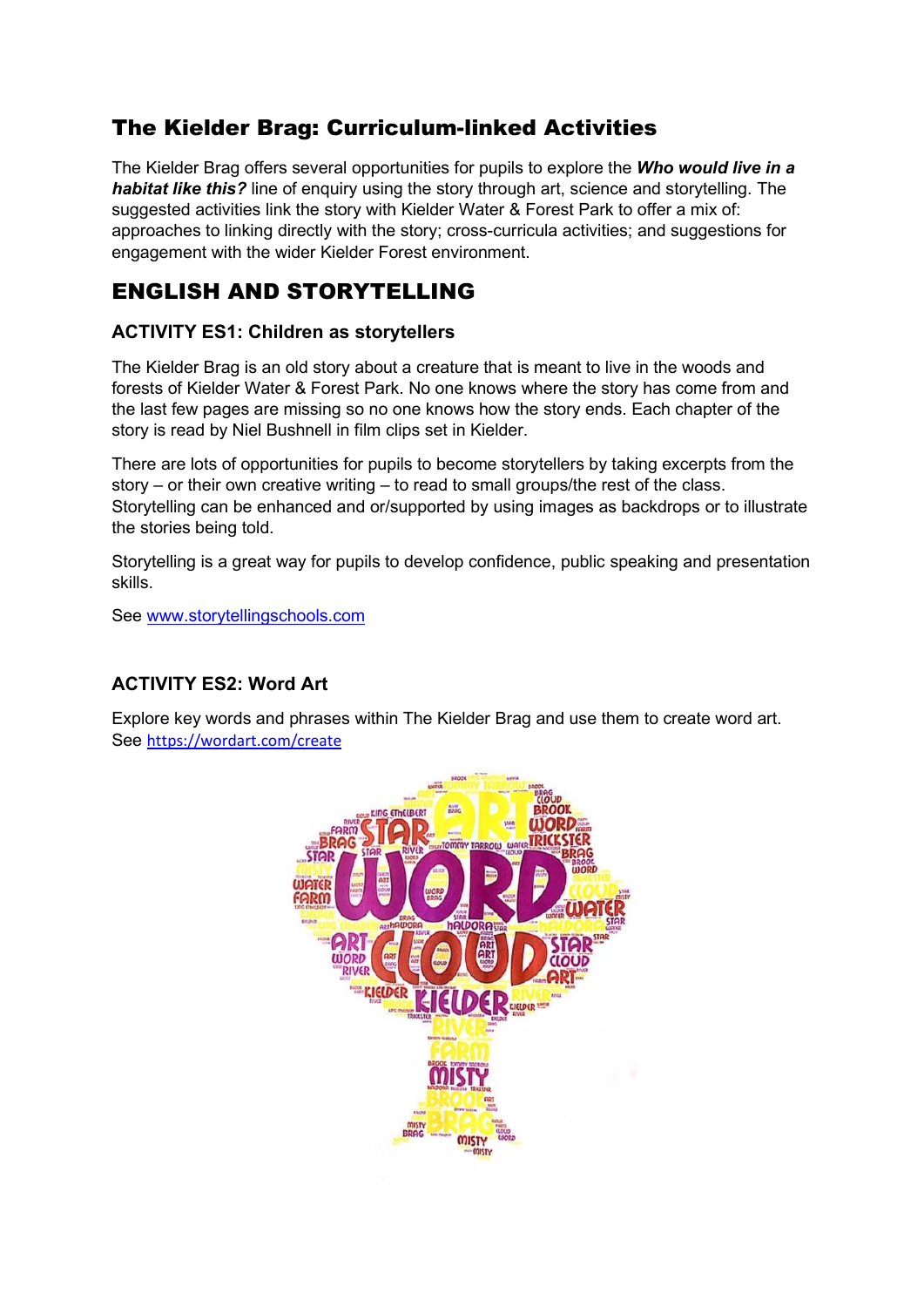### ACTIVITY ES3: Story Cubes

Download a cube template and print out onto thin card. Pupils draw images and/or words from The Kielder Brag onto each of the squares and when finished glue the flaps to make a dice. Use the dice to support creative writing and/or storytelling:

- working within small groups each pupil throws the dice three times and uses the words/characters as a starting point to develop a piece of creative writing;
- each pupil throws the dice three times and uses the words/characters within improvised storytelling.



### ACTIVITY ES4: Write a newspaper report and act out a live news report

Watch the Kielder Brag News Report (add link)

Part 1: Write a short newspaper article using the information in the news report. Include:

- The newspaper's name
- A headline
- A byline
- Paragraphs including facts
- A quote

Part 2: Use the newspaper article to develop a news report that pupils read out as TV newsreaders in class.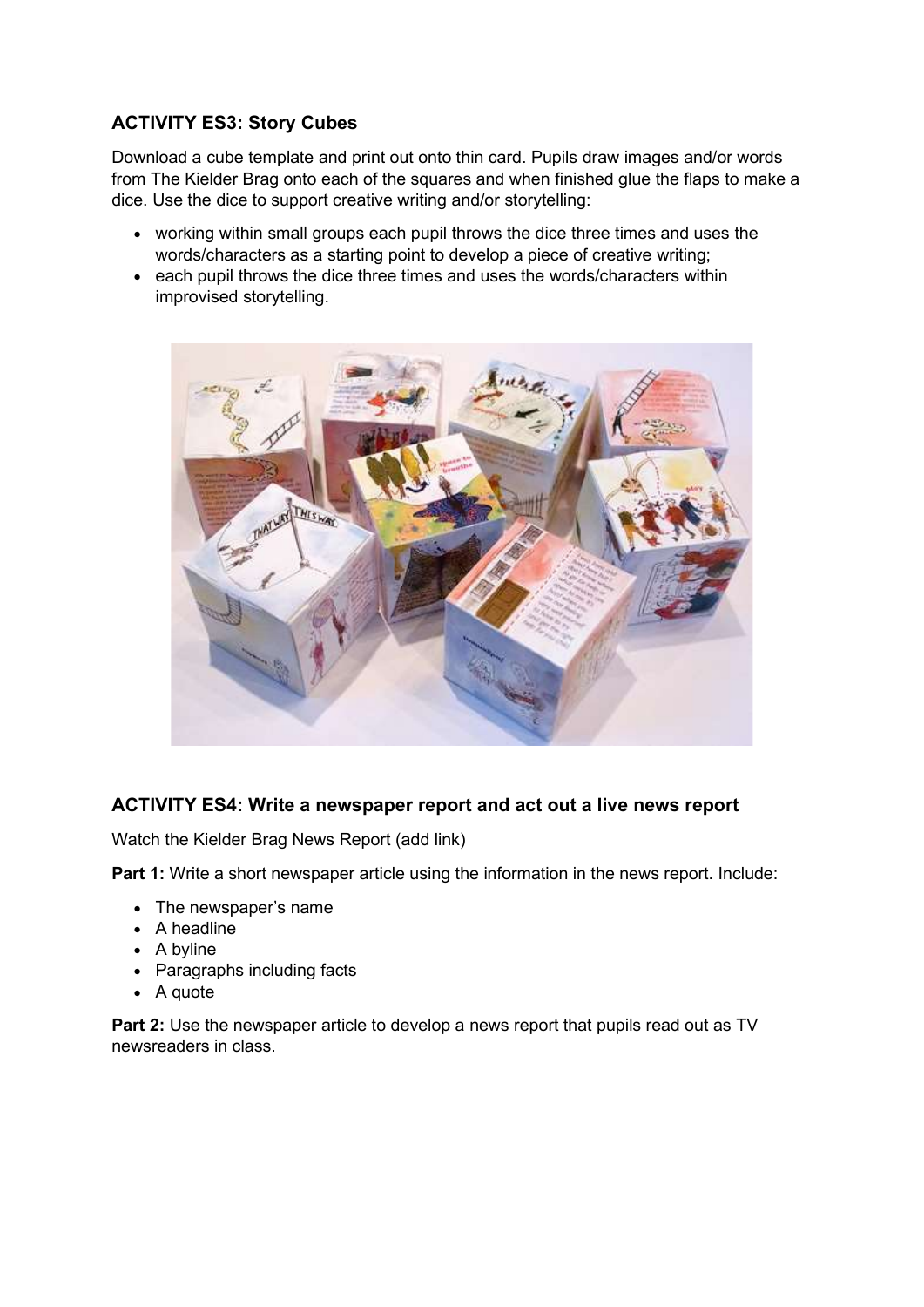### ACTIVITY ES5: An ending for The Kielder Brag story

The Kielder Brag is an old story about a creature that is meant to live in the woods and forests of Kielder Water & Forest Park. No one knows where the story has come from and the last few pages are missing so no one knows how the story ends.

After reading the rest of the story, pupils watch the filmed version of chapter 4 (add link here) where they are invited to create their own ending for the story. Pupils can:

- Use creative writing to complete the story; or
- Create a storyboard illustrating the events leading to the story's end.

Each pupil reads their own ending to The Kielder Brag to the rest of the class as part of a storytelling session.

# ART

### ACTIVITY A1: Create an illustration of the Kielder Brag using the descriptive passage below (chapter 2, paragraph 2 – follow the link for the filmed version)

#### https://www.dropbox.com/s/yknzx7z53okaxv1/Kielder%20Brag%20Chapter%20Two%20extract.mp 4?dl=0

The shadow moved towards the river, and the last of the light touched its form, revealing its odd shape. This was no ordinary man, Brooke realised with a gasp. He had two hooved legs, dense with dark muscle like those of a shire horse, but his torso was broad, covered in coarse hair and strange tattoos. His arms were thick and powerful, and longer than any man's; his huge hands hung down towards the ground so that his round knuckles scraped grooves into the soil. Finally, Brook glanced up to the creature's head: the beast had a man's face, with mischievous eyes under a heavy brow. His nose and mouth jutted out, almost into a snout that gave him a rat-like profile. His teeth were elongated and sharp, glinting in the setting light, and from his temples grew two twisted horns like those belonging to a ram. Fear quickened in Brook's mind… "You are a brag!" he said, fortifying his voice against his trembling heart.

### ACTIVITY A2: Design a Brag shelter

Using the imagery from the film clips and descriptive passages within the story, design the shelter in which the Brag lives. Think about what it's made of, where it might be (underground, hidden within the trees, etc.) and how big it is. Here are a few ways you can present your work:

- describe the brag's habitat using creative writing;
- make a picture or collage, thinking particularly about colour and texture;
- use a digital photograph and work into it digitally with drawing or montage;
- make a 3D model of the brag's shelter using recycled materials;
- build a den outside using natural materials and photograph it.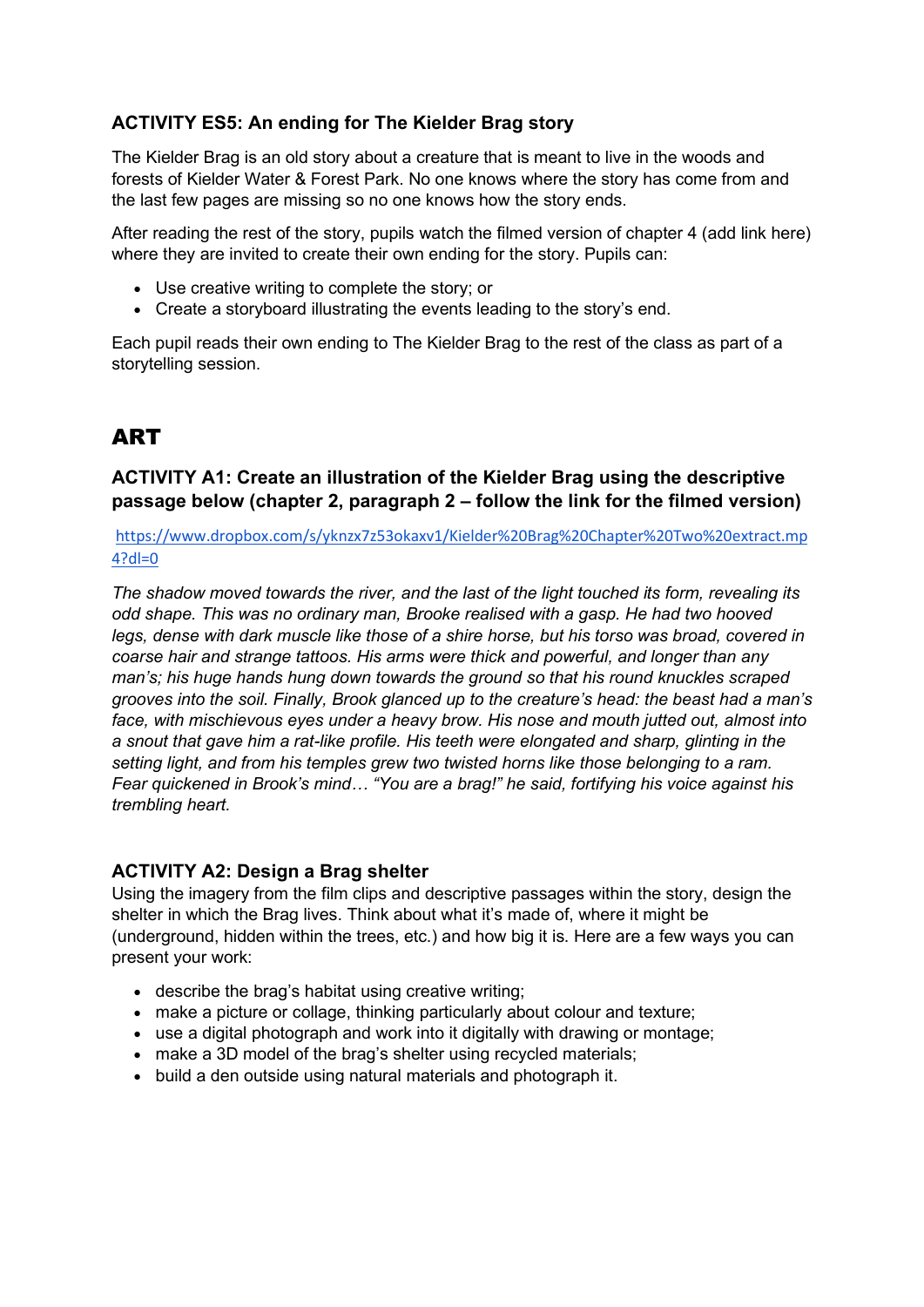### ACTIVITY A3: Design The Kielder Brag book cover

Having read the whole story, pupils design a book cover for the Kielder Brag story. Pupils:

- Use illustration to get across the main themes of the story;
- Choose the font for the title: and
- Design the book cover layout using the text and illustration.

#### ACTIVITY A4: Nature printing

Nature Printing is "... an ancient artform that takes objects in nature and, through a wide variety of techniques, transfers the beauty of those objects into art." (The Nature Printing Society)

The Kielder Brag is set within Kielder Water & Forest Park and the story – and Simon's blogs and video clips – make many references to the trees, plants and animals living there. Pupils explore the theme of habitats through imagery made from plants and nature, for example:

Pupils learn about the life cycle of salmon through Kielder Salmon Centre (the Tyne is now one of England's best salmon rivers) and explore gyotaku, a method of printing from fish introduced by Japanese fishermen to record their catch before the widespread use of photography. Real fish – or silicon fish forms – are inked and paper placed over them and the ink gently rubbed through onto the paper (gyotaku can be translated as fish rubbing) to leave an impression of the fish.

See http://www.natureprintingsociety.org/ for more information and inspiration.

## **SCIENCE**

#### ACTIVITY S1: What can we learn about the brag and its habitat?

Watch Simon's phone camera footage (include link here) and record what you find out about the brag: How does Simon know the brag is close by? What methods does he use to track the brag? What does the brag eat? When is the most likely time of day to see the brag?

Record your findings and evidence of the brag using simple scientific language and labelled drawings.

#### ACTIVITY S2: Learn about Kielder Water & Forest Park habitats

The Kielder Brag is set in Kielder Water & Forest Park, home to Northern Europe's largest man-made lake and England's largest forest. Pupils can develop a broader understanding of habitats by learning more about Kielder.

Kielder's range of habitats, from woodland to marshy grasslands and bogs, create homes for lots of wildlife and plants. It is home to around 50% of England's native red squirrel population, as well as osprey (in 2009 three chicks were born to a record-breaking osprey couple – the first birds for at least 200 years to successfully raise chicks in Northumberland), goshawk, crossbill, house martins, swallows, swifts, sand martins, water voles, salmon, pine martins, roe deer, bats, foxes, badgers, otters and adders.